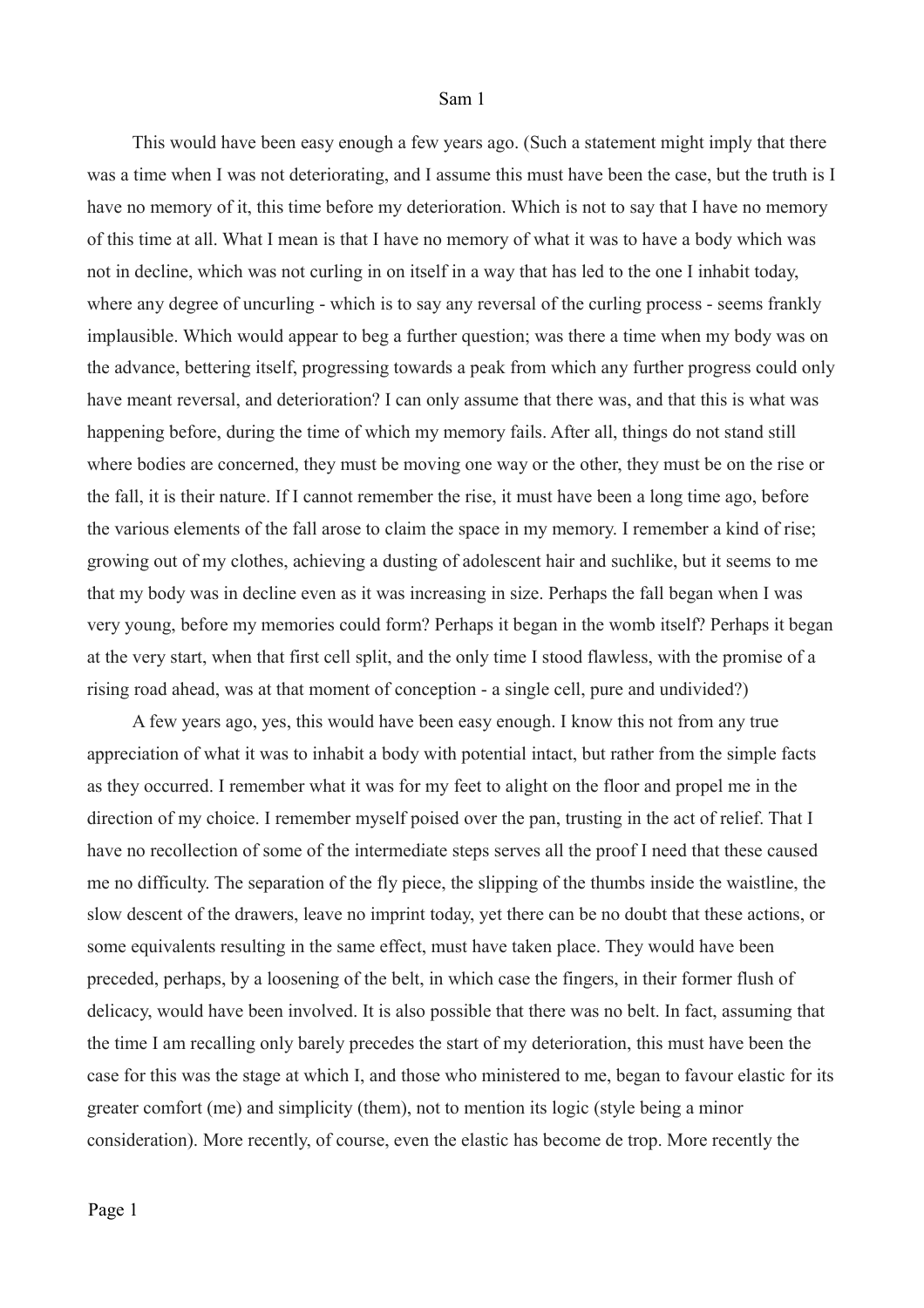very contours of what I hesitate to call my body (in case this brings to mind an uncurled backbone, a pigeon chest, a serviceable set of limbs) have mitigated against the need for elastic at all, which is to say that the angle between waist and pelvis makes it almost impossible for a conventional lowering of the drawers to be accomplished.

Yes, a few years ago my progress between rooms would have raised no eyebrows among casual observers, if such figures could be imagined loitering here on the upper floor of the house of my twin, midway through the afternoon of a normal working day. A few years ago this movement by itself would have resulted in both feet being established – planted - on the floor. There is a temptation, which I resist, to ascribe squareness to the mode of this planting, or at least to its outcome. No movement of mine could have been described as accomplished squarely, in the sense that any pair of limbs could be induced to oppose one another by right angles (or divisions thereof). No, even those few years ago, a spry forty-five degrees would have been barely conceivable. (Of course, there is no methodological reason for such a mathematical constraint, and it might seem obtuse to suggest one, but do not imagine that, given the right geometric instrumentation, I would not have coaxed them towards precision of this sort. Do not imagine that I haven't the time or the inclination to cater to any whim I might conceive, once I have established its plausibility.)

The current tendency of my upper body would induce it to topple forwards well before the feet make contact with the floor. A low bench or equivalent might be proposed but this would only demonstrate the proposer's ignorance of this tendency. My centre of gravity, if such a thing can be imagined on a body like mine, disposes me inescapably forwards without the compensation of an equivalent reversal, so that I may be seen to rock, advancing slowly until I am brought up by the collision of my face (poor battered me!) with the floor or, if I am sufficiently nimble (a rapidly reducing probability), through a hastily extended arm. The prospect of facial distress has more or less eliminated any appetite I might have had for leading with my feet. These days a more forgiving approach is needed. Picture an athlete, a high jumper using the old-fashioned straddle approach. She leads with her leg, true, but the rest of the body must be hauled across the void before the other leg can be given its chance, begrudgingly it seems, almost, one can hardly avoid concluding, as though the jumper would prefer it not to exist, would perhaps welcome its timely excision, like a lizard's tail, lest it be permitted, once it has served its purpose of propelling her into the air, to risk its own calamitous contact with the bar. My attitude between bed and floor resembles the athlete's in a way. (Disregard the obvious distinctions and I think the comparison stands.) The main thing to envisage is the brief clenching of the mattress between the knees while I ready myself for a landing on the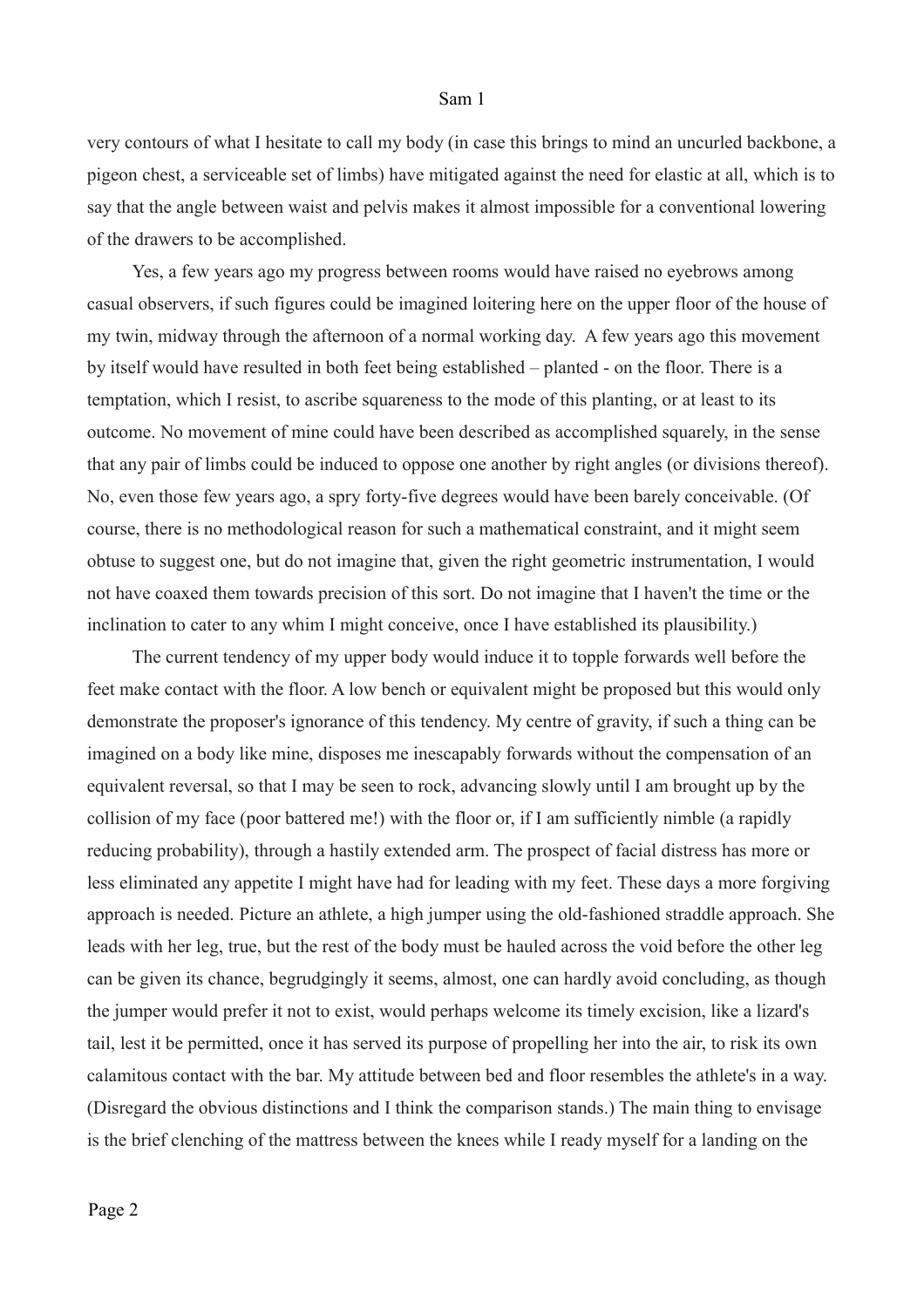rug which it is the clench's endeavour to postpone (but not, alas, to avoid). The rug (a sheep's flayed hide, unsheared and laundered, a nice fleecy destination for an ordinary pair of feet) is not a pleasure to which I can aspire but at least it is an improvement on the unforgiving boards that would await me on the other side of the bed.

Safely down now, I must transport myself the short distance required without compromising the bedroom floor, and especially the clean white fleece thereon. A chariot (of sorts) awaits me, next to the open doorway, but this is no longer any use to me alone, without assistance. It has the glistening wheel rims with which the muscular young, almost exclusively crippled in motorcycle accidents, are wont to perform applause-worthy feats of athleticism, but even if I was able to climb aboard without tipping the whole thing over, the curve of my body would not permit my hands to emerge at an angle with which it would be possible to make use of them. There was a time when I might have been able to clamber into position and somehow heave my body weight (which after all has never amounted to much) forwards. But in those days it was easier, truth be told, to walk the short distances I was capable of propelling myself, and I only submitted to the chair for the convenience and, let us be honest, the conceit, of others. How much more would my companions rather be seen to wheel me, with all its attendant self-regard, than to walk with me, exercising their forbearance in private, while I turn every simple trip into an expedition, doubling, tripling or otherwise multiplying its duration without any obvious compensation to them?

The position in which I find myself is not a promising one from which to begin this next stage of the process. From the outside it may resemble nothing more than an inclination to take up the least amount of space, not just in the two planar dimensions but in their cuboid equivalent as well. But there is little that is willed or controlled in the way these terms are usually understood, that is, as a result of knowingly made choices on my part. (I might as well make the observation here that my willed movements add up to little more than a striving against my body's relentless tendency to curl, the arc of my torso being merely the most evident in a diminishing series of whorls and spirals that culminate in the talon-like twists of my fingers and toes. I have even thought of leaving the nails uncut, to encourage a tendency I have observed towards their own quite satisfying coils. Suitable instruments would no doubt highlight the curl's perpetuation through scales too small to be seen unaided, down to the very crescents described by my cells as they pull apart from one another.) Useful motion would be much less fraught if the floors in this part of the house were left uncovered. White tiles, which encase most of the ground floor, are a considerable aid to the traction I require even if they tend to be unforgiving (and even quite icy during the winter months). My preference,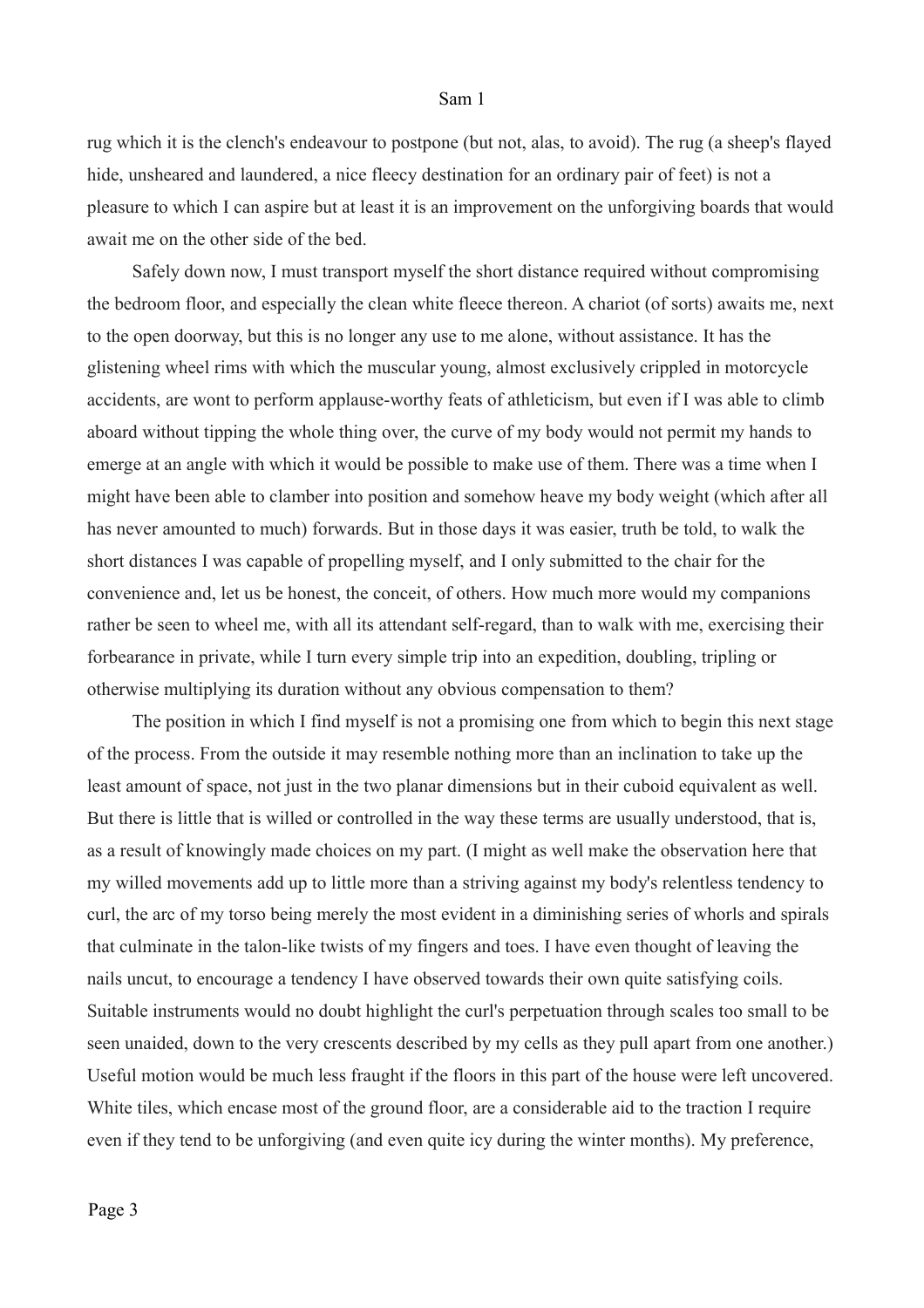though, is for polished boards, parquet if possible, which is what I suspect lies beneath these lush carpets. It more readily takes on the temperature of its surrounds, it has a certain give when compared with tiles, even a kind of softness that affirms its comparatively recent incarnation as living tissue (although we should not forget that what has ended up as tiles was once itself the crumpled shells of ancient sea creatures) not to mention a degree of grip that can be extracted from its grain (although I don't rule out the possibility that this may be wishful thinking on my part). Carpets allow for no semblance of slip or slide and certainly no prospect of building momentum. Inching is the only means to progress and it cannot be initiated in the parts more usually associated with self-propulsion, the feet, or possibly the hands. Both sets of limbs are too caught up in their own struggle against the curl to be of much use in this. It is the buds of the limbs, mainly the shoulders, where I have found the most promise. It sometimes seems as if these arms are actually superfluous and would better serve this purpose in truncated form, minus the fingers or hands, or even perhaps the elbows.

I will now describe how I may be seen to advance. Here is my chin, almost grazing my folded knees, and as it does so it is my shoulder which establishes its own encouraging contact with the carpet. It is to this that I turn. Either one will do, the choice of shoulder is only determined by the way I happen to have landed. What I do is swivel it, as though attempting to use it to scratch my nose, and having swivelled to its fullest extent, use friction to pull forwards by that same distance whatever is left behind. In this way I find I can move six to nine inches at a time, the span of a hand (yours, not mine). My progress is more rapid than might be inferred from this description. My body - my frame - takes on a sort of rocking motion (there are many such motions in my life) which, once set in train, slowly gathers its own momentum. I am adept at moving this way and would be confident in a race across any stretch of carpet against a person with unimpaired faculties whose limbs were restricted in line with my own. Still, it would have been easier a few years ago, when more of my own faculties were available. Before that it would have been easier still; notwithstanding that both arms were available to me then, I had use of my legs as well. There was a point in my life when I could have been expected to cross a room in a position that might roughly be characterised as upright; in other words it was possible, after a fashion, for me to walk. (A less forgiving observer might have called it a shuffle.) Even then the curl was sufficiently advanced that my eyes, forced downwards as they were, could provide me no intelligence of any obstacle further ahead than my own truncated body length. However, I did get around without recourse to chariots of any description and with only occasional need of sticks or crutches. What might have been useful,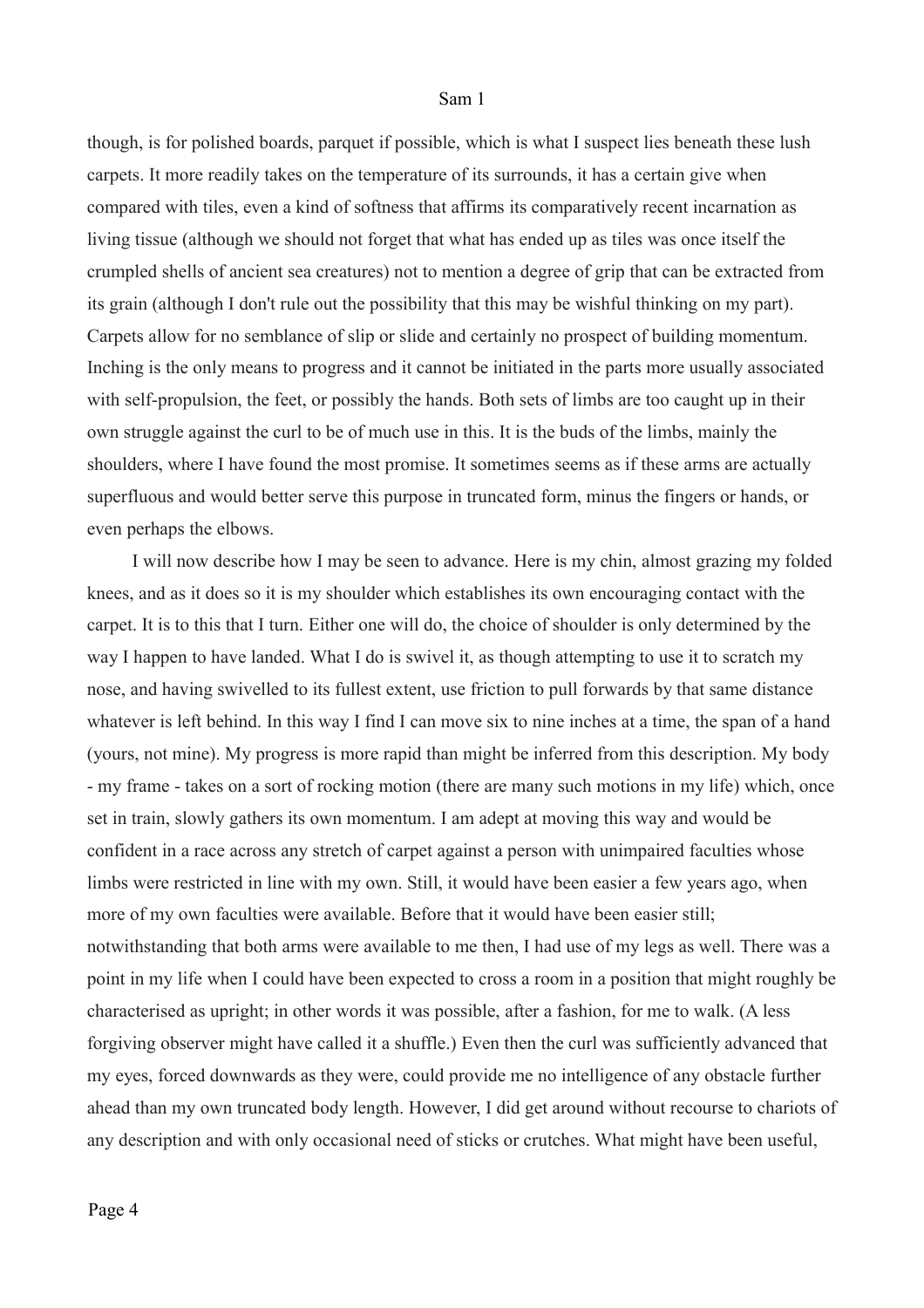but was never suggested, was a small camera which could have been attached to the crown of my head (which might as well have been helmeted if only to provide a reliable fixture for it), whose picture could have been conveyed, via some compliant protocol, to a screen-based device I could have held in my hand, to display for me its view of potential obstacles as I advanced. No, nothing like this was ever mentioned. I would have suggested it myself but it did not occur to me until later when it was, of course, too late. Perhaps the appropriate gadgetry had yet to be invented, and by the time it was (for it has been), my requirements had progressed. At that time when I was, if I may put it this way, at my peak, I was even able to negotiate a few stairs. I still can, in a way, but that is only thanks to the elaborate and expensive conveyance with which my brother has enhanced his staircase here. I say enhanced, but any apprehension of the history of this house, and the central role that was planned for the staircase, could only view it as a disfigurement. I prefer to think of it as a symbol of his devotion to me.

Assessed by ordinary criteria, this bedroom is the best in the house. In size it is the largest, and it has its own bathroom (all arranged for my peculiar needs, which I shall describe in due course) and its extravagant window takes in a view across the spacious backyard, with its lawn and pool and the trees that shield it from the prying of neighbours with equivalent lookouts (a shielding that, unusually, is not reciprocated, with the upshot that I am afforded a view of the almost unused pool of the neighbours on one side and even a partial view of the pool of the next house along, well used this one even at night where I have sometimes seen them cavorting under nebulous lighting that does not quite expose their state of undress - which provokes a feeling not so much of prurience, as a sense of wonder at the idea that it could be so unremarkable to exist inside a body that might be worth spying on at all.) There was a time when I craved the water myself. It was where I most nearly narrowed the gap between myself and my peers. While they cavorted according to their own lights, splashing and jumping and thrashing around after balls and suchlike, I could be seen in the shallow end, hanging like a jellyfish, propelling myself short distances with a scooping motion I had developed using my hands alone and, if not exactly gathering the ball and tossing it back into the fray, at least saluting the fact, as it flew by, that we were all suspended in the same medium. Those times are long gone. Although my body, in outline, has more and more approached that of a jellyfish, it is a long way from one in texture, being more like a prawn, stiff and calcified, almost as if glazed with an exoskeleton of its own. To save us all from embarrassment I remain a spectator these days, assuming I am able to arrange myself into a position from which spectating is feasible. Recently this has become more difficult. Considerations of courtesy and taste tend to limit